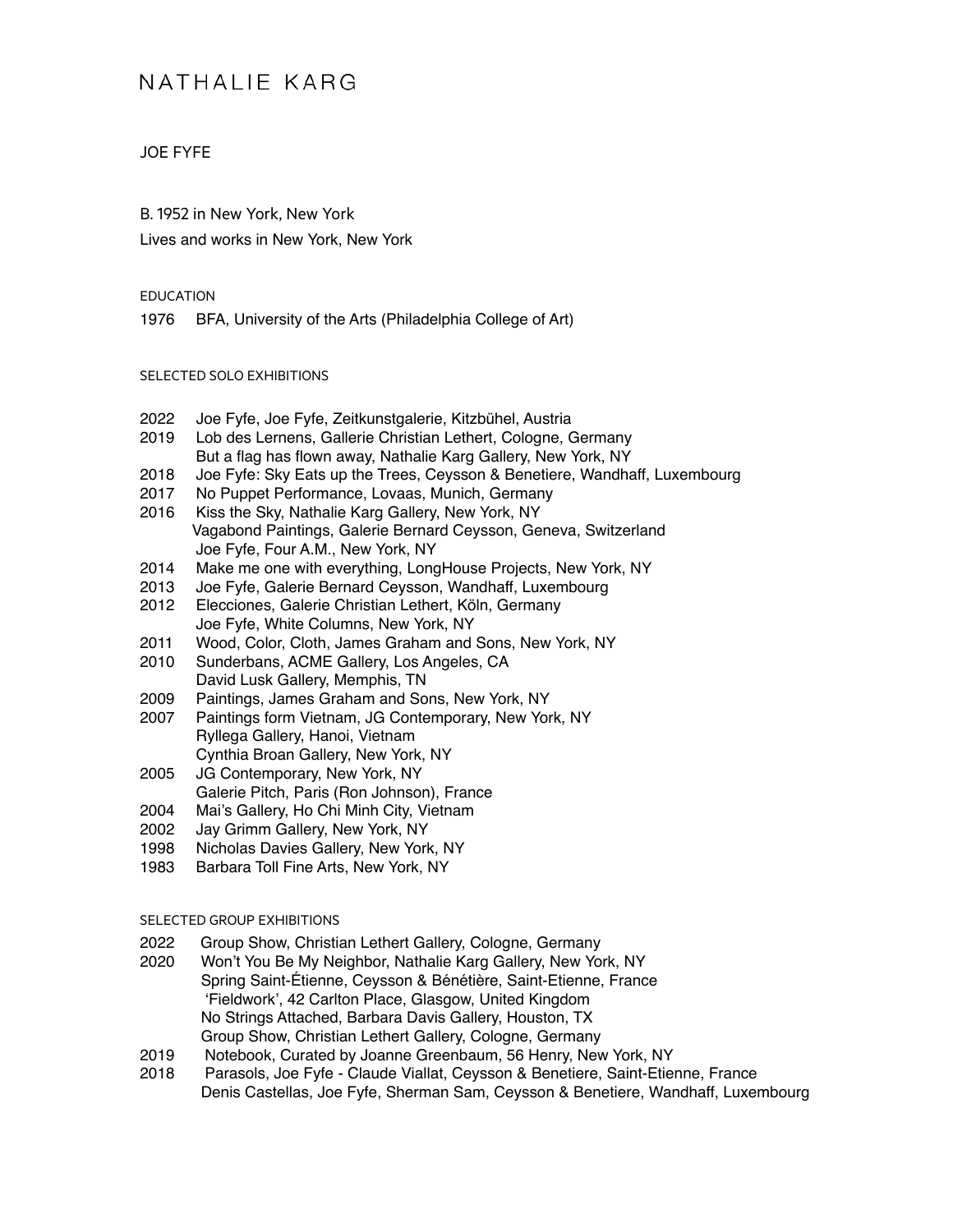|                                  | Umbrellas, Joe Fyfe - Claude Viallat, Ceysson & Benetiere, New York, NY                                                             |
|----------------------------------|-------------------------------------------------------------------------------------------------------------------------------------|
| 2017                             | En Neuen Räumen!, Galerie Christian Lethert, Köln, Germany                                                                          |
|                                  | FLAT FIX, Halsey Mckay Gallery, East Hampton, NY                                                                                    |
|                                  | Invitational Exhibition of Visual Arts, American Academy of Arts and Letters, New York,                                             |
| <b>NY</b>                        | Boys And Girls Can Still Draw, Nathalie Karg Gallery, New York, NY                                                                  |
| 2016                             | Plain Site, Monroe Brown Gallery, Western Michigan University, Kalamazoo, MI                                                        |
|                                  | Wobbly Swabbies, Pablo's Birthday, New York, NY                                                                                     |
|                                  | Kindred Beasts, Everson Museum, Syracuse, NY                                                                                        |
|                                  | C.Ar.D., biennale d'arte internazionale Pianello, Corsica, France                                                                   |
| 2015                             | Between the Eyes, Crosstown Arts, Memphis, TN                                                                                       |
|                                  | Summer painting exhibition, Longhouse Projects, New York, NY                                                                        |
|                                  | Special Guest, Galerie Zurcher, New York, NY                                                                                        |
|                                  | Feed The Meter, Galerie Ceysson, Wandhaff, Luxembourg                                                                               |
| 2014                             | Picture/Painting/Object, Galerie Albert Baronian, Brussels, Belgium                                                                 |
|                                  | On the Blue Shore of Silence, Fitzroy Gallery, New York, NY                                                                         |
|                                  | Bulletin Board project, White Columns, New York, NY                                                                                 |
| 2013                             | Donut Muffin, Dorsky projects LIC, New York, NY                                                                                     |
|                                  | Wit, Painting Center, New York, NY                                                                                                  |
|                                  | Group Show, Galerie Christian Lethert, Köln, Germany                                                                                |
|                                  | Inside Order, Kansas Gallery, New York, NY                                                                                          |
|                                  | Memphis Social, Memphis, TN                                                                                                         |
| 2012                             | My Crippled Friend, CCAD, Columbus, OH<br>Group exhibition, Galerie Christian Lethert, Köln, Germany                                |
|                                  | B. Wurtz & Co, curated by Matthew Higgs, Richard Telles Fine Art, Los Angeles, CA                                                   |
|                                  | PEINTURE MODE D'EMPLOI, Centre régional d'art contemporain, Montbéliard curated                                                     |
| Sète, France<br>by P. Cyrolnick, |                                                                                                                                     |
|                                  | Everyday Abstraction- Abstraction Everyday, James Cohan Gallery, New York, NY                                                       |
| 2010                             | Devotion, Zürcher Studio, New York, NY                                                                                              |
|                                  | Redi-Mix, Kathleen Cullen Fine Arts, New York, NY                                                                                   |
|                                  | Le Tableau, Cheim & Read, New York, NY                                                                                              |
|                                  | Consider the Oyster, James Graham & Sons, New York, NY                                                                              |
|                                  | Between Picture and Viewer: The Image in Contemporary Painting, SVA Gallery, New                                                    |
| York, NY                         |                                                                                                                                     |
| 2009                             | Blue, curated by John Zinsser, James Graham & Sons, New York, NY                                                                    |
| 2008                             | Selected photographs, Online Project Room, Dinter Fine Art, New York, NY<br>Present Tense, Spanierman Gallery, New York, NY         |
| 2006                             | Intersections, Meyers School of Art, University of Akron, Akron, OH                                                                 |
|                                  | Paint/Not Paint, Paul Sharpe Contemporary Art, New York, NY                                                                         |
|                                  | Project room, Paul Sharpe Contemporary Art, New York, NY                                                                            |
|                                  | Carton Rouge, Atelier Tampon-Ramier, Paris, France                                                                                  |
| 2005                             | Traces Everywhere, Tracy Williams, Ltd., New York, NY                                                                               |
|                                  | Field Questions, Rosenwald-Wolf Gallery, University of the Arts, Philadelphia, PA                                                   |
|                                  | Glimpse, mixed greens, New York, NY                                                                                                 |
|                                  | Helter Skelter, Capsule Gallery, New York, NY                                                                                       |
| 2004                             | Bruno Marina Gallery, New York, NY                                                                                                  |
|                                  | A Conversation, Marvelli Gallery, New York, NY                                                                                      |
|                                  | Under the Influence, Barbara Mathes Gallery, New York, NY                                                                           |
| 2003                             | Grisaille, JG contemporary, New York, NY                                                                                            |
|                                  | Simple Marks, Cheim & Read, New York, NY<br>The Invisible Thread; Buddhist Spirit in Contemporary Art, Snug Harbor Cultural Center, |
| New York, NY                     |                                                                                                                                     |
|                                  | Contra/post, JG contemporary, New York, NY                                                                                          |
| 2002                             | ZenRoxy, Von Lintel Gallery, New York, NY                                                                                           |
|                                  |                                                                                                                                     |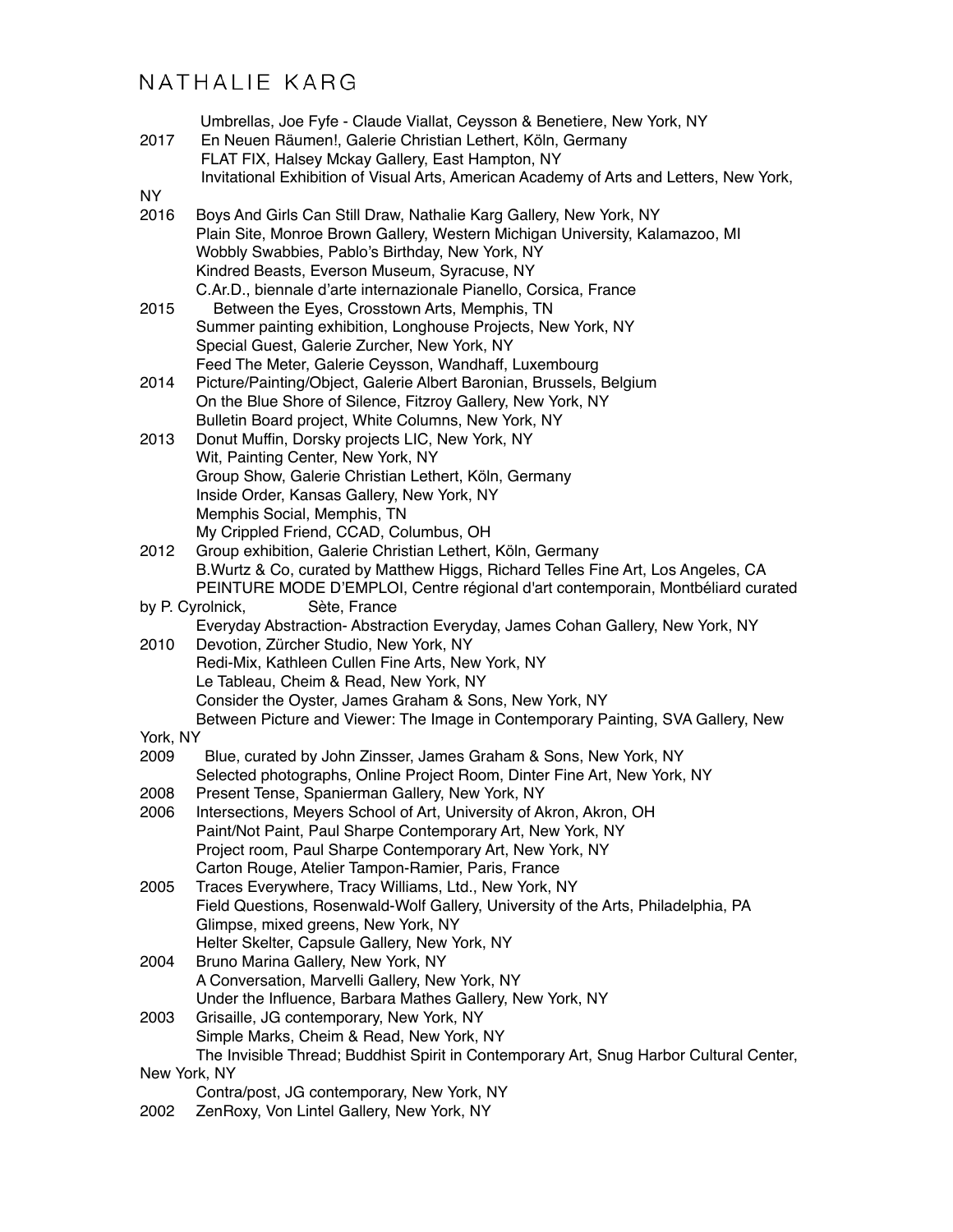Landscape, Lindsey Brown Gallery, New York, NY Group., Sideshow Gallery, New York, NY

- 2001 Project Wall, Pierogi 2000, New York, NY Group, Marcel Sitcoske Gallery, San Francisco, CA Abstraction II, New York Studio School, New York, NY
- 2000 Project Wall, Pierogi 2000, New York, NY Fundamental Occurrences, Malca Fine Arts, New York, NY
- 1999 Joe Fyfe, James Hyde, Merlin James: Drawings, Thomas Korzelius Gallery, New York,

NY

Double Vision, Nexus Contemporary Art Center, curated by Micheal Pittari, Atlanta, GA N-3 Project Space, Painting III, New York, NY Gramercy International Art fair, New York, NY

1996 Madeleines, Apex Art, New York, NY Fin de Siecle, Nicholas Davies Gallery, New York, NY Art Exchange Show, New York, NY

#### AWARDS & RESIDENCIES

The American Academy of Arts and Letters, Gwendolyn Knight Lawrence Award 2017 Artadia Award New York 2015 CCA Andratx, Mallorca 2011 Guggenheim Fellowship 2008 Sitterwerk Zentrum für Kunst und Kulturwirtschaf, 2007 residency Adolph and Esther Gottlieb Award, 2002, 2008 Fulbright Award (Research in Vietnam & Cambodia) 2006-7 Fundacion Paraiso Mojacar, Spain, 2006 Pollock-Krasner Award, 2005, 2014 McDowell fellowship 1998, Yaddo fellowships 1998,2001,2003, 2005, 2008 Handhollow Foundation Award (PFAW Fellowship), 1999 Bessie Award, 1986: Set design

### CURATED EXHIBITIONS

2016 Serge Poliakoff, Cheim & Read, New York, NY

 Kimber Smith:Works on Paper, Galerie Jean Fournier, co-curated with Emilie Ovaere-Corthay, Paris, France

- 2014 "No Ground But Say Ground", Halsey Mckay Gallery, New York, NY
- 2011 Kimber Smith (catalog with essay), James Graham & Sons, New York, NY
- 2010 Devotion, Zürcher Studio, New York, NY Le Tableau, Cheim & Read, New York, NY
- 2008 Color Climax, James Graham & Sons, New York, NY
- 2004 Band of Abstraction, Van Brunt Gallery, New York, NY
	- The Apollonian Style, Bruno Marina Gallery, New York, NY
- 2003 Vessels Greenwich House pottery, (catalog with essay), New York, NY
- 1996 Try a Little Tenderness Apex Art, (catalog with essay), New York, NY
- 1999 Om Dorsky Gallery, (catalog with essay), New York, NY

#### LECTURES

2003 "On My Painting": Kent, Cleveland, Iowa City, Boston, Richmond, New York, Philadelphia, Akron, OH

2002 "Paris Report", Studio School, New York, NY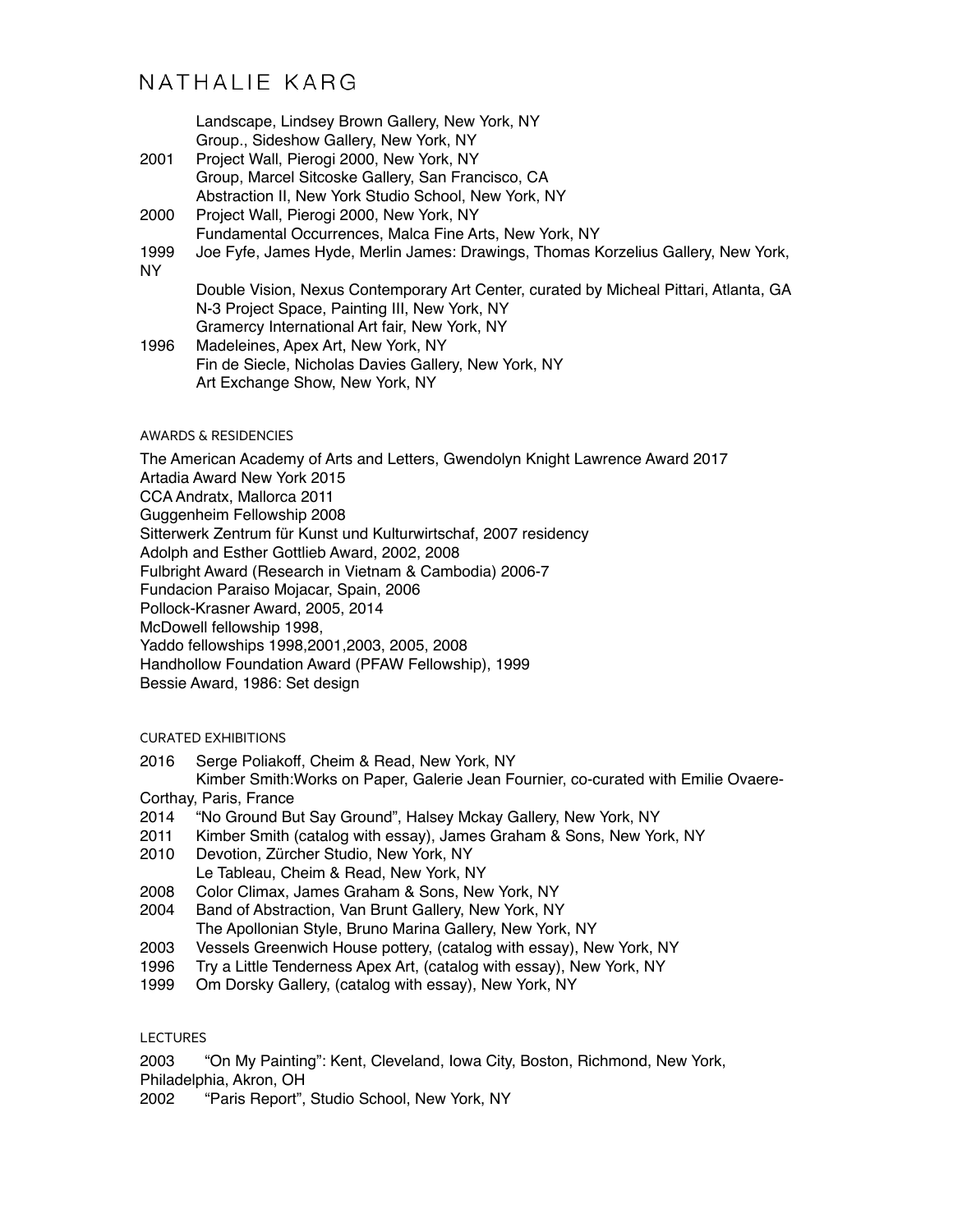2001 "Baudelaire's concept of the perfect flaneur as it applies to contemporary art", Studio School, New York, NY

2001 "Baudelaire's concept of the perfect flaneur as it applies to contemporary art", Studio School, Los Angeles, CA

2001 "Baudelaire's concept of the perfect flaneur as it applies to contemporary art", Fordham Uni., New York, NY

#### PANELS

2009 "Jack Bush", NYSS, New York, NY

2006 "No Image Painting", Tyler School of Art, Philadelphia, PA

2005 "Working Locally, Thinking Globally 2: Critical Infrastructure" – The Cleveland Institute of Art, Cleveland, OH

2004 As Critic: The Review Panel, the National Academy Museum, New York, NY

#### SET DESIGN

1990 "Cities in Print" (scenic design), New York, NY

1988 "The Tower", Home Theatre for Contemporary Performance, New York, NY

1986 "The Memory Theatre of Guilio Camillo", the Brooklyn Bridge Anchorage, New York, NY

#### WRITINGS BY THE ARTIST

Artforum February '10 (review): Sopheap Pich at Tyler Rollins

Jerôme Boutterin at Bernard Jordan. Art in America, December 2000, Vol. 88 Issue 12, p131-131, 1p

Enzo Cucchi at Tony Shafrazi. Art in America, April 2001, Vol. 89 Issue 4, p133-134, 2p

Jeff Koons at Gagosian.Art in America, May2001, Vol. 89 Issue 11, p155-156, 2p

Geneviève Cadieux at the Americas Society. Art in America, May2001, Vol. 89 Issue 11, p168-169, 2p

Ernst Caramelle at Lawrence Markey. Art in America, June 2001, Vol. 89 Issue 6, p132-133, 2p Richard Smith at Jay Grimm. Art in America, July 2001, Vol. 89 Issue 7, p99-100, 2p Graham Nickson at Salander-O'Reilly. Art in America, September 2001, Vol. 89 Issue 9, p148-148, 1p

Steven Parrino at Team. Art in America, September 2001, Vol. 89 Issue 9, p150-151, 2p Harriet Korman at Lennon, Weinberg. Art in America, September 2001, Vol. 89 Issue 9, p153-153, 1p

Amanda Means at Ricco/Maresca. Art in America, December 2001, Vol. 89 Issue 12, p111-111,  $1<sub>p</sub>$ 

Sarah Rapson at Leslie and Browne. Art in America, December 2001, Vol. 89 Issue 12, p113-114, 2p

Alma Thomas's late blossoms. By: Fyfe, Joe. Art in America, January 2002, Vol. 90 Issue 1, p98-101, 4p

Albert Contreras at Bill Maynes. Art in America, January 2002, Vol. 90 Issue 1, p106-106, 1p Fairfield Porter drawings. Hirschl & Adler Modern, New York. Art on Paper, January/February 2002, Vol. 6 Issue 3, p95-95, 1p

Nicola De Maria at Sperone Westwater. Art in America, February 2002, Vol. 90 Issue 2, p127-128, 2p

Frank Holliday at Debs & Co. Art in America, February 2002, Vol. 90 Issue 2, p129-129, 1p Per Kirkeby at Michael Werner. Art in America, March 2002, Vol. 90 Issue 3, p126-126, 1p Gwen John: works on paper. Davis & Langdale Company, New York. Art on Paper, Mar/Apr2002, Vol. 26 Issue 2, p84-85, 2p

Bernard Piffaretti at Cheim & Read. Art in America, Apr2002, Vol. 90 Issue 9, p138-138, 1p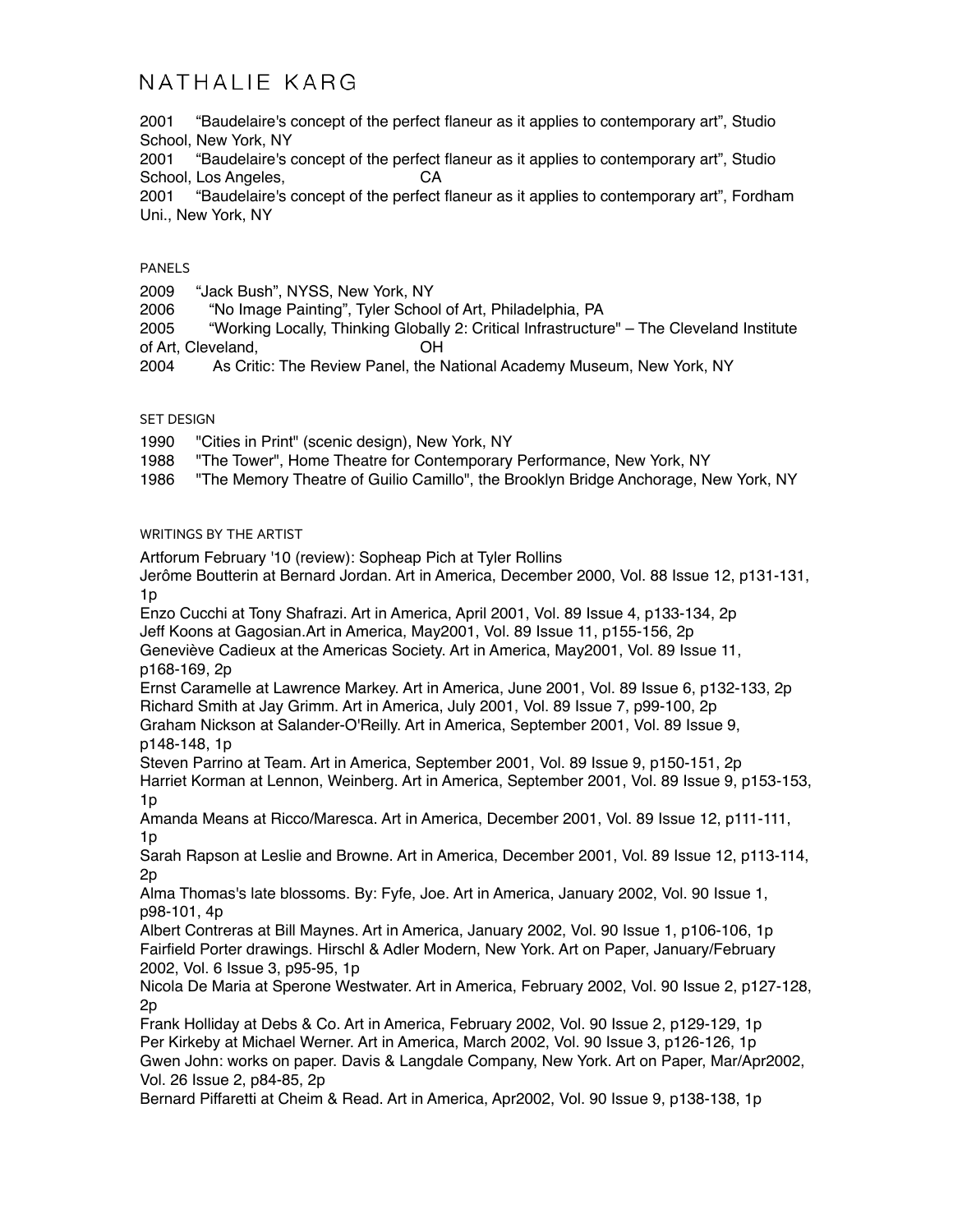Tony Feher at D'Amelio Terras. Art in America, Apr2002, Vol. 90 Issue 9, p145-145, 1p Stephen Mueller. Bomb, Spring 2002, Issue 79, p32-39, 8p

Neil Welliver at Alexandre. Art in America, May 2002, Vol. 90 Issue 5, p146-146, 1p

Kehnet Nielsen and Erik Steffensen at DCA. Art in America, May 2002, Vol. 90 Issue 5, p154-154, 1p

Carl Andre: "poems." Paula Cooper Gallery, New York. Art on Paper, May/June 2002, Vol. 6 Issue 5, p87-87, 1p

Andrea Belag. Bill Maynes Gallery, New York. Art on Paper, July/August 2002, Vol. 6 Issue 6, p77-77, 1p

Nancy Shaver at Feature.Detail Art in America, October 2002, Vol. 90 Issue 10, p164-164, 1p The Art of Failure: Michael Smith Art in America, November 2002, Vol. 90 Issue 11, p146-169, 3p Siobahn Liddell. CRG Gallery. Art on Paper, November/December 2002, Vol. 7 Issue 2, p92-93, 2p

Helen Miranda Wilson at DC Moore. Art in America, December 2002, Vol. 90 Issue 12, p111-112, 2p

Michael Hurson: A Selection of Recent Work, 1999-2002. Paula Cooper Gallery. Art on Paper, December 2002, Vol. 7 Issue 3, p63-63, 1p

Yeardley Leonard at Dee/Glasoe. Art in America, January 2003, Vol. 91 Issue 1, p102-102, 1p Joanne Baldinger at Roger Smith. Art in America, January 2003, Vol. 91 Issue 1, p110-110, 1p Strange Loops: James Siena Art on Paper, January/February 2003, Vol. 7 Issue 4, p44-49, 6p Dennis Clive: Allan Stone Gallery New York, NYAmerican Ceramics, 2003, Vol. 14 Issue 2, p55-55, 1p

Joyce Robins: Greenwich House Pottery New York, NY. American Ceramics, 2003, Vol. 14 Issue 2, p57-57, 1p

James Clark and Joan Waltemath at Sideshow. Art in America, March 2003, Vol. 91 Issue 3, p126-126, 1p

Paul Brown at Nicole Klagsbrun. Art in America, April 2003, Vol. 91 Issue 4, p136-136, 1p Kit Rank at David McKee. Art in America, May 2003, Vol. 91 Issue 5, p148-148, 1p

Tam Ochiai at Team. Art in America, May 2003, Vol. 91 Issue 5, p152-152, 1p

Requiems for a Lost Future? Al Held's recent paintings. Art in America, June 2003, Vol. 91 Issue 6, p84-89, 6p

Paul Thek at Alexander and Bonin and with Edwin Klein at Janos Gat. Art in America, July 2003, Vol. 91 Issue 7, p89-89, 1p

Report from Hanoi: Making it New. Art in America, October 2003, Vol. 91 Issue 10, p77-81, 3p Ingo Meller and Otto Zitko at Cheim and Read. Art in America, October 2003, Vol. 91 Issue 10, p139-140, 2p

Tran Luong. Bomb, Fall2003, Issue 85, p44-45, 2p

Bauhaus/New Bauhaus at Ubu Gallery. Joe. Art on Paper, November/December 2003, Vol. 8 Issue 2, p66-67, 2p

Joanne Greenbaum: Recent Works on Paper at K.S. Art. Art on Paper, January/February 2004, Claire Corey at Ten in One. Art in America, Mar 2004, Vol. 92 Issue 3, p131-132, 2p

Melissa Meyer: Prints and Artist's Books at University of Akron, Myers School of Art. Art on Paper, Mar/Apr2004, Vol. 8 Issue 4, p75-75, 1p

Drawing Modern: Works from the Agnes Gund Collection at the Cleveland Museum of Art. Art on Paper, Mar/Apr2004, Vol. 8 Issue 4, p76-76, 1p

Looking at the Art of Pierrette Bloch. Art on Paper, May/Jun2004, Vol. 8 Issue 5, p48-49, 2p Giuseppe Penone: The Imprint of Drawing at the Drawing Center, New York. Art on Paper, May/Jun2004, Vol. 8 Issue 5, p79-79, 1p

Mario Dellavedova at Sperone Westwater. Art in America, Jun/Jul2004, Vol. 92 Issue 6, p184-185, 2p

Lyle Ashton Harris at Nathalie Obadia Gallery, Paris. Art on Paper, Jul/Aug2004, Vol. 8 Issue 6, p53-53, 1p

Xavier Noiret-Thomé at Philippe Casini. Art in America, Sep2004, Vol. 92 Issue 8, p140-141, 2p A Doleful Observer: Ed Ruscha Art on Paper, Sep/Oct2004, Vol. 9 Issue 1, p54-59, 6p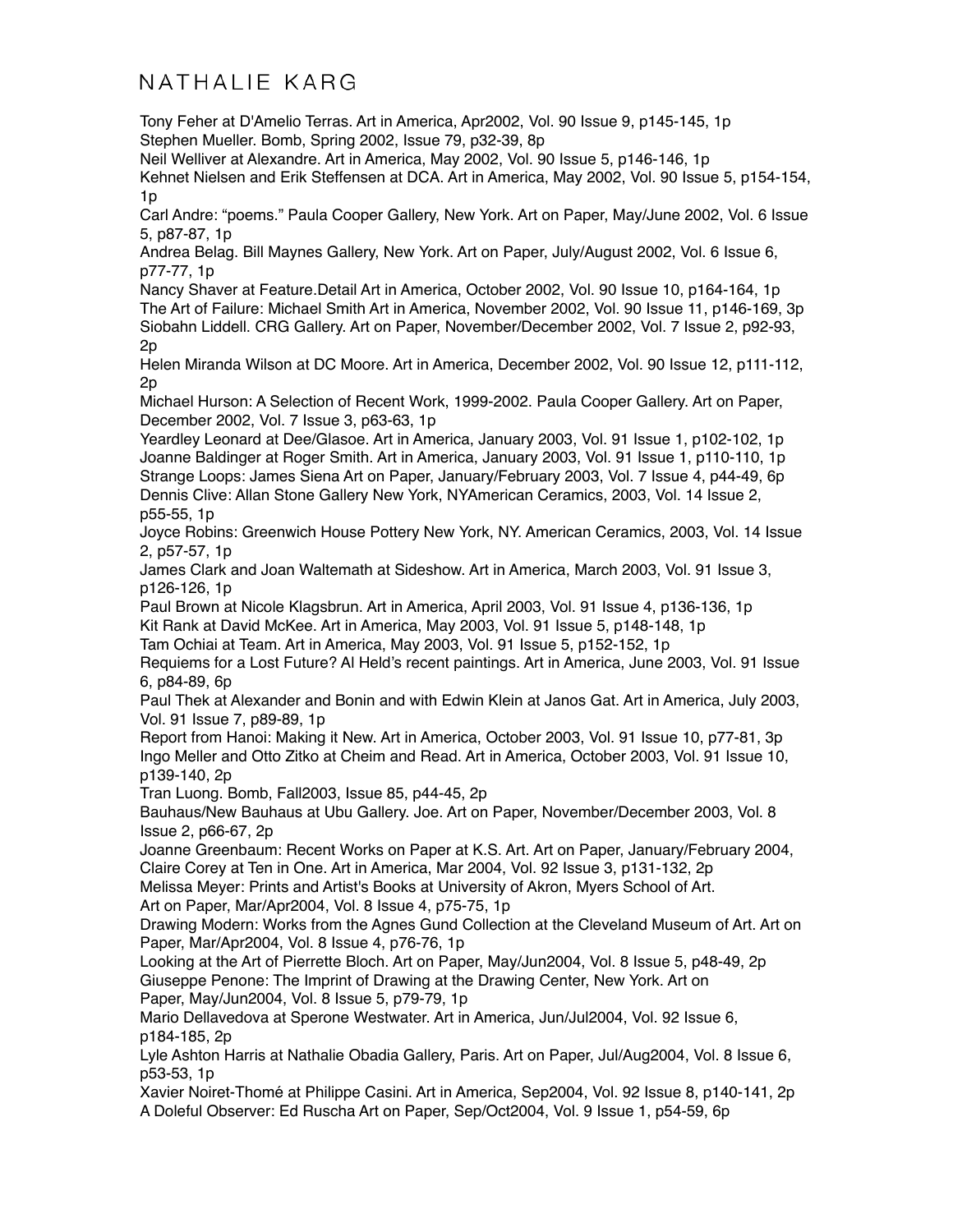Pham Ngoc Duong at Goethe Institute, Hanoi. Art on Paper, Sep/Oct2004, Vol. 9 Issue 1,p83-83, 1p

Rachel Howard at the Bohen Foundation.Detail Art in America, Oct2004, Vol. 92 Issue 9, p150-150, 1p

Jasper Johns at the Cleveland Museum of Art. Art in America, Oct2004, Vol. 92 Issue 9, p162-163, 2p

Jennifer Allora and Guillermo Calzadilla at Chantal Crousel. Art in America, Nov2004, Vol. 92 Issue 10, p189-190, 2p

George Schneeman "Collaborations" at Tibor de Nagy. Art on Paper, Nov/Dec2004, Vol. 9 Issue 2, p82-83, 2p

Le Vu at Ryllega. Art in America, February 2005, Vol. 93 Issue 2, p139-139, 1p

Remembering Agnes Martin (1912-2004) Art on Paper, March/April 2005, Vol. 9 Issue 4, p18-18, 1p

Alfred Leslie, 1951-1962: Expressing the Zeitgeist at Allan Stone Gallery. Art on Paper, March/ April 2005, Vol. 9 Issue 4, p76-77, 2p

Vietnam Diary. Art AsiaPacific, Spring 2005, Issue 44, p28-30, 3p

Kristin Calabrese at Leo Koenig. Art in America, April 2005, Vol. 93 Issue 4, p148-148, 1p "Comme Le Reve, Le Dessin" at Centre Pompidou and the Louvre. Art on Paper,

May/June 2005, Vol. 9 Issue 5, p83-83, 1p

Mary Heilmann at 303. Art in America, June/July 2005, Vol. 93 Issue 6, p176-177, 2p Barry Le Va at the Institute of Contemporary Art. Art on Paper, July/August 2005, Vol. 9 Issue 6, p68-68, 1p

Helga Natz at Arnaud Lefebvre. Art in America, September 2005, Vol. 93 Issue 8, p165-165, 1p John Zurier at Larry Becker. Art in America, November 2005, Vol. 93 Issue 10, p186-186, 1p Martha Diamond at the New York Studio School. Art in America, Dec2005, Vol. 93 Issue 5, p174-174, 1p

Katherine Bradford at Sarah Bowen. Art in America, Dec2005, Vol. 93 Issue 5, p174-174, 1p Laura Harrison and Amaya Bozal at Paul Sharpe. Art in America, February 2006, Vol. 94 Issue 2, p130-130, 1p

Dana Frankfort at Brooklyn Fireproof.Art in America, February 2006, Vol. 94 Issue 2, p135-136, 2p

The Heart at Midnight: Bill Rice Art in America, March 2006, Vol. 94 Issue 3, p144-145, 2p Dinh Q. Lê at the Asia Society and PPOW. Art in America, May 2006, Vol. 94 Issue 5,p194-194, 1p

Bernard Piffaretti. Interview Bomb, 2006, Issue 96, p58-63, 6p

Hans Josephsohn at Peter Blum. Art in America, Jun/Jul2006, Vol. 94 Issue 8, p161-162, 2p Jake Berthot at Betty Cuningham. Art in America, Jun/Jul2006, Vol. 94 Issue 8, p168-169, 2p Miquel Mont at Galeria dels Angels. Art in America, Jun/Jul2006, Vol. 94 Issue 8, p175-175, 1p Billy Sullivan at Nicole Klagsbrun. Art in America, Jun/Jul2006, Vol. 94 Issue 8, p187-188, 2p Marjorie Welish and Olivier Gourvil at the Slought Foundation. Art in America, Jun/Jul2006, Vol. 94 Issue 8, p199-200, 2p

Gérard Traquandi at Galerie Laurent Godin. Art in America, Jun/Jul2006, Vol. 94 Issue8, p203-203, 1p

Brendan O'Connell at Morgan Lehman. Art in America, Oct2006, Vol. 94 Issue 4, p199-200, 2p Jackie Gendel at Jeff Bailey. Art in America, December 2006, Vol. 94 Issue 11, p154-154, 1p Stéphane Bordarier at Jean Fournier. Art in America, December 2006, Vol. 94 Issue 11, p166-166, 1p

Alix Le Meleder at Galerie Zurcher. Art in America, February 2007, Vol. 95 Issue 2, p158-158, 1p New York: Fiona Banner: Tracy Williams, Ltd. and Printed Matter. Sculpture

(Washington, D.C.), March 2007, Vol. 26 Issue 2, p74-75, 2p

Report from Ho Chi Minh City: Outside the System. Art in America, Sep2007, Vol. 95 Issue 9, p115-119, 5p

Judy Ledgerwood at Tracy Williams. Art in America, Sep2007, Vol. 95 Issue 9, p216-216, 1p Artists on artists: Joe Fyfe on Andrzej Zielinski. Bomb, Fall2007, Issue 101, p56-57, 2p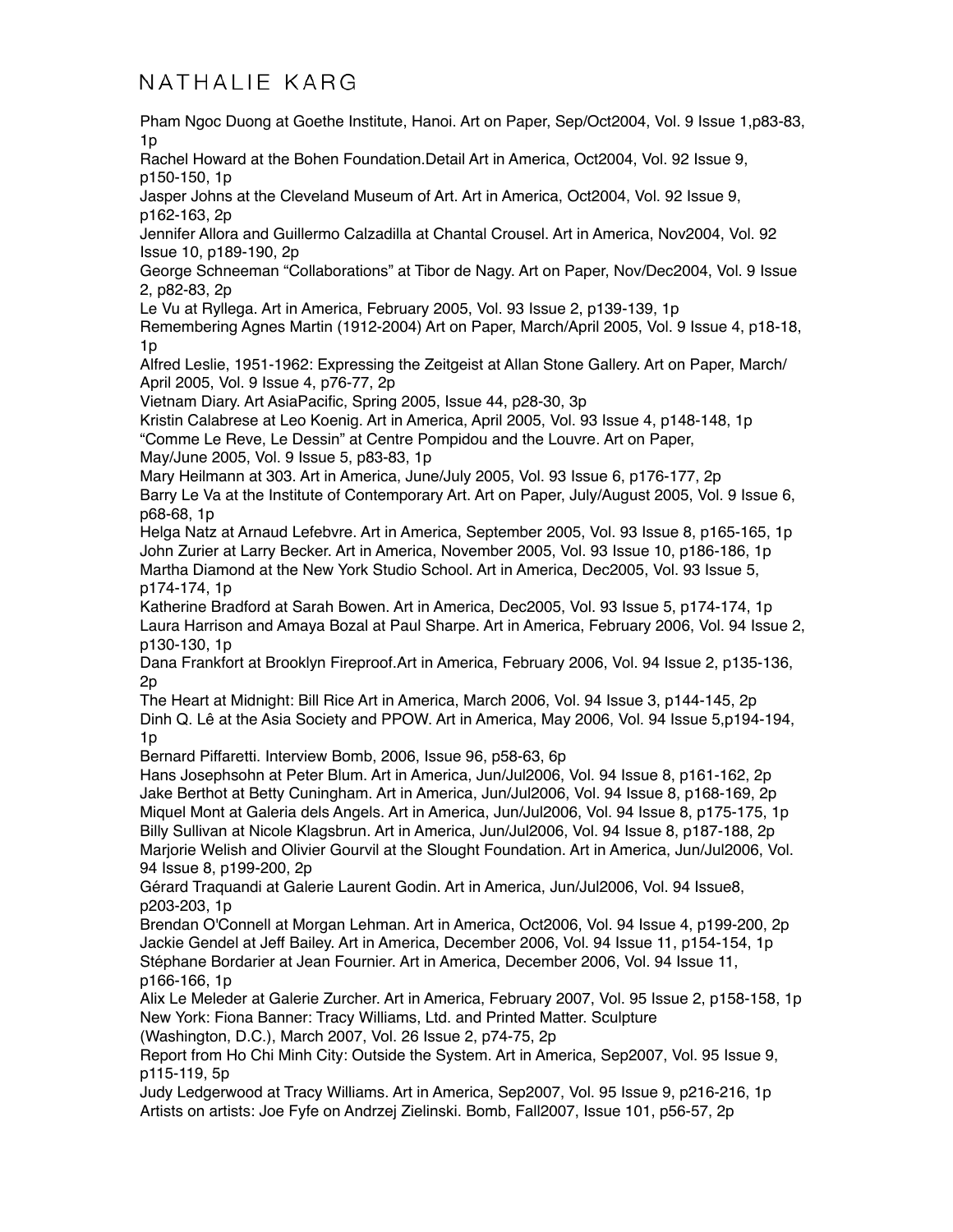Michael Goldberg at Knoedler. Art in America, December 2007, Vol. 95 Issue 11, p150-150, 1p Jorge Fick at Eric Firestone. Art in America, December 2007, Vol. 95 Issue 11, p165-166, 2p Hans Josephsohn's Lateness. Art in America, January 2008, Vol. 96 Issue 1, p92-97, 6p Ugo Rondinone at Matthew Marks. Art in America, January 2008, Vol. 96 Issue 1, p121-121, 1p Steve Keister at Feature. Art in America, February 2008, Vol. 96 Issue 2, p142-142, 1p Susan Wanklyn at A.M. Richard. Art in America, February 2008, Vol. 96 Issue 2, p150-151, 2p In Deep Water: Jun-Nguyen Hatsushiba Art in America, Mar2008, Vol. 96 Issue 8, p136-183, 7p Things the Mind Already Knows. Urs Fischer Art in America, Mar2008, Vol. 96 Issue 8, p148-151, 4p William Carroll at Elizabeth Harris. Art in America, Mar2008, Vol. 96 Issue 8, p172-172, 1p Cheryl Donegan at Oliver Kamm/5BE. Art in America, Mar2008, Vol. 96 Issue 8, p172-172, 1p Painting by Other Means: James Bishop Art in America, Oct2008, Vol. 96 Issue 5, p148-153, 6p Howard Smith: Björn Ressle.Art in America, Oct2008, Vol. 96 Issue 5, p194-194, 1p Peter Tollens: Margarete Roeder. Art in America, November 2008, Vol. 96 Issue 10, p185-185, 1p Dennis Kardon: Mitchell Algus. Art in America, December 2008, Vol. 96 Issue 11, p172-172, 1p Martin Barré: A French Alternative. Art in America, Jan2009, Vol. 97 Issue 10, p82-87, 6p Ross Knight: Sculptural Moments. Sculpture (Washington, D.C.), Apr2009, Vol. 28 Issue 2, p46-47, 2p Vera Iliatova: Monya Rowe. Art in America, Sep2009, Vol. 97 Issue 9, p171-172, 2p Margrit Lewczuk: 85 Metropolitan. Art in America, February 2011, Vol. 99 Issue 2, p103-104, 2p LE TABLEAU: l'abstraction française et ses affinités. (English) By: Kerlidou, Gwenaël; Fyfe, Joe. Art-Press, avr2011, Issue 377, p57-64, 5p; Language: French Richard Fleischner: Knoedler. Art in America, June/July 2011, Vol. 99 Issue 6, p184-184, 1p Mining the Field: Charline von Heyl, December 2011 Art in America On Hans Josephsohn Kilimanjaro magazine 2012 "Meetings with Remarkable Vietnamese Men" Modern Matters, Fall 2012 'Brutalism in new york' Modern Matter fall 2013 "The Classicizing Impulse" Art in America May 2014 Interview with Valerie Snobeck Bomb Spring 2014 "Artist Joe Fyfe on three painting shows in Paris" Art in American July 2018 ------------------------------------Artnet.com 2001-2007------------------------------------------- The French painter Simon Hantaï (1922-2008) Zak Smith's We Did Porn David Novros at Paula Cooper Gallery Mercedes Matter: A Retrospective Exhibition John Coplans Provocations 8/17/01 The Horrible Hues 2/13/01 on David Batchelor's Chromophobia. Ornery Utopia May 19, 2001, exhibition at Exit Art John Coplans, 1920-2003 Obituary Phnom Penh Diary 1/07 ------------------------------------Gay City News 2002-2005--------------------------------------- Lois Dodd at Alexandre and the Studio School John Duff at Knoedler & Company Tamara Gonzales at Cheryl Pelavin Noritashi Hirakawa at Salon 94 Alex Katz at Pace and Peter Blum Michael St. John at Cynthia Broan George Peck at Florence Lynch Picasso at C&M and Al Taylor at Lawrence Markey Pedro Cabrita Reis at Tracy Williams -------------------------------- Artcritical.com 2000-present---------------------------------------- (all above GCN articles also available on line at artcritical.com) The Smell of Gunpowder: A visit with Roman Signer Helmut Federle: Scratching Away at the Surface at Peter Blum Soho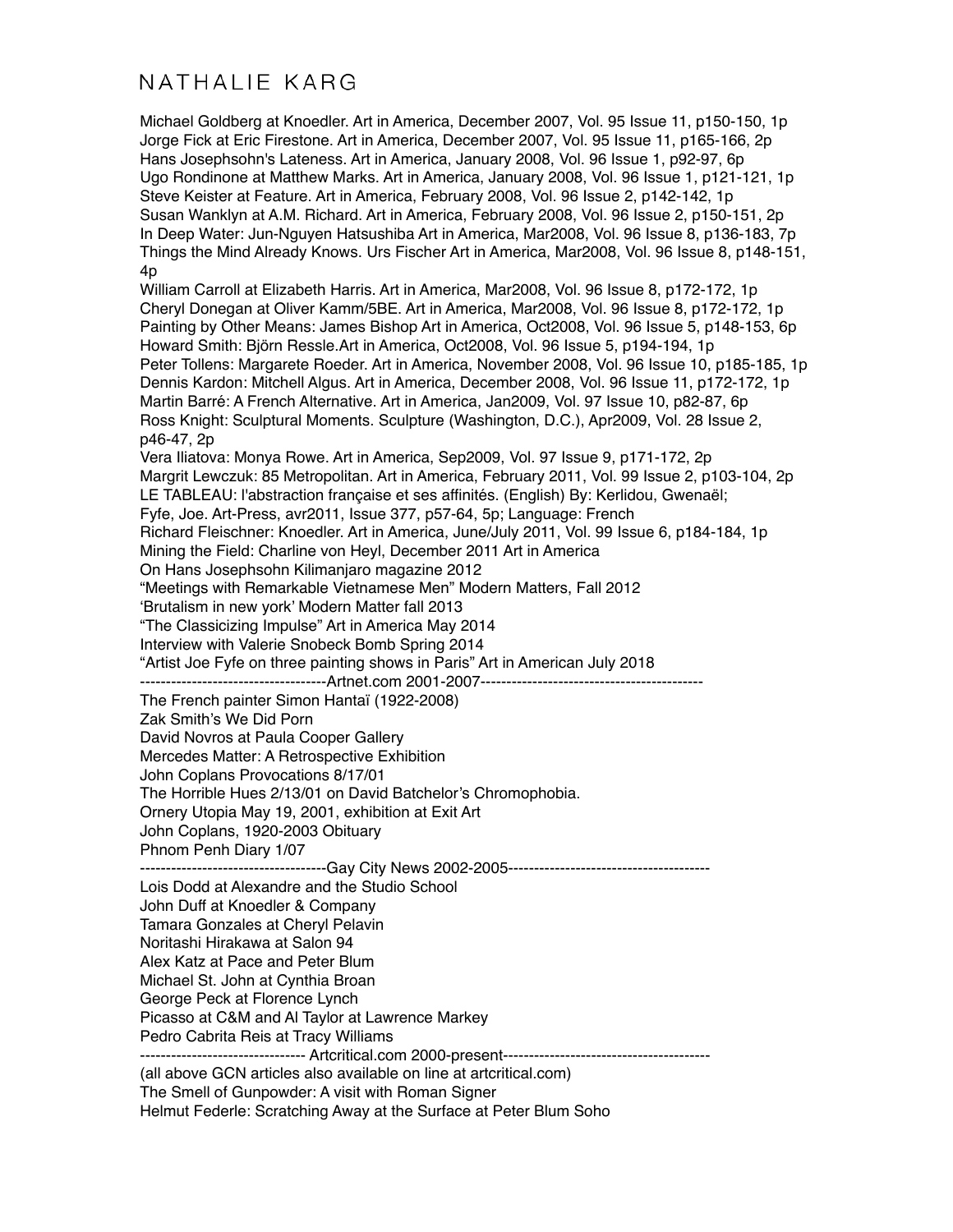The Roofer's Son: Watteau at the Met The Painter Sam Francis, a film by Jeffrey Perkins Linda Daniels at A.M. Richard Fine Art Pierrette Bloch at Haim Chanin Louise Fishman at Cheim & Read Beyond Sacred: Recent painting from Australia's remote Aboriginal Communities: The Collection of Colin and Elizabeth Laverty Janet Malcolm: Burdock at Lori Bookstein Fine Art Utopia: The Genius of Emily Kame Kngwarreye Damien Hirst's Shark Alex Mcquilkin: Joan of Arc at Marvelli Shirley Kaneda: New Paintings Lost Vanguard: Soviet Modern Architecture, 1922-32 Photographs by Richard Pare A Turn in Sri Lanka Cady Noland Approximately: Sculptures and Editions, 1984-99 Artists in Hanoi: Hanoi studios of artists Vu Dan Tan, Maritta Nurmi, Phuong Nguyen Linh, and Pham Ngoc Duong Art Vietnam: Rienke Engardt and Tran Trung Tin at Art Vietnam, Hanoi Begley, Peter H: peter h begley at salander-o'reilly, keith long at ansonia pharmacy and ok harris Delecorte, Anne delecorte at roebling hall, sam martineau at brooklyn fire proof Dodd, Lois: lois dodd at alexandre and the studio school Duff, John: john duff at knoedler & company Feinstein, Rachel: rachel feinstein at marianne boesky Gonzales, Tamara: tamara gonzales at cheryl pelavin Gordon, Douglas: Douglas Gordon at MoMA Hirakawa: noritoshi hirakawa at salon 94 Katz, Alex: alex katz at pacewildenstein and peter blum Klein, Yves: yves klein at michael werner and l&m arts Lozano, Lee: lee lozano at ps1 contemporary art center Morandi, Giorgio: giorgio morandi at lucas schoormans Munch, Edvard: edvard munch at moma Noland, Cady: Cady Noland at Triple Candie Nozkowski, Thomas: thomas nozkowski at the studio school Parrino, Steven: late steven parrino Peck, George: george peck at florence lynch Picasso, Pablo: picasso at c&m and al taylor at lawrence markey Reis, Pedro Cabrita: pedro cabrita reis at tracy williams St. John, Michael: michael st john at cynthia broan \*North Fork/South Fork: north fork/south fork at the parrish art museum Book reviews: Romanticism and its Discontents by Anita Brookner Stripes : The Devil's Cloth by Michel Pastoureau

#### SELECTED BIBLIOGRAPHY

Saltz, Jerry. "Issue 146: Introducting 60 Exceptional Artists". New American Paintings (February/ March, 2020): 72-75

#### **CATALOGUES**

Serge Poliakoff: Real Presences, Cheim & Read, 2016, New York, NY Ellen Banks, Works on paper, Andre Zarre Gallery, 2015, New York, NY Claire Sherman, D.C.Moore gallery Fall 2014, New York, NY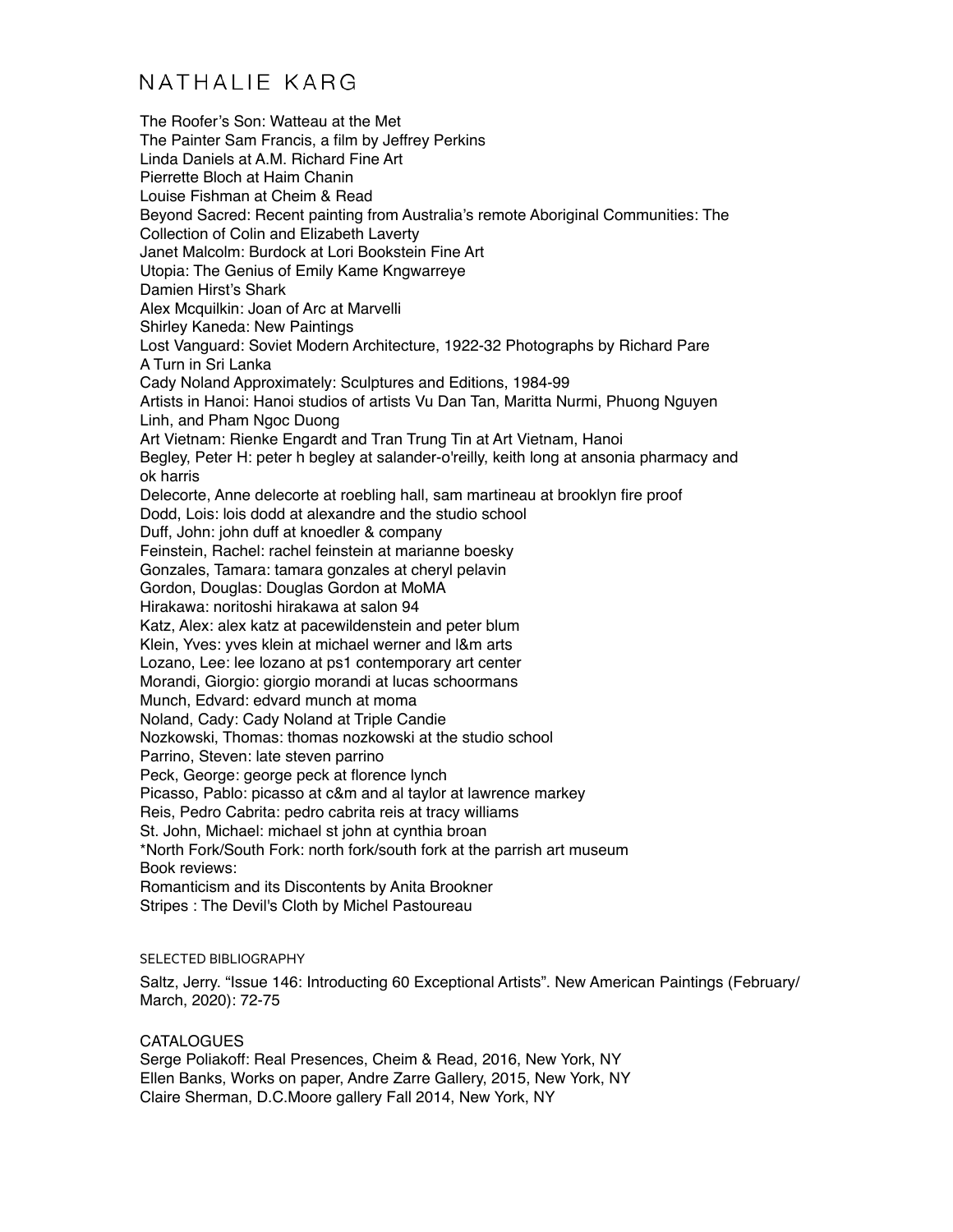Hans Hartung: The Last Paintings, Cheim & Read, 2010, New York, NY Dan Walsh's Kindred Spirits, 2006, New York, NY Arnold Helbling, Galerie Fabian Walter, 2005, Zurich, Switzerland Julian Stanczak, Stux gallery, 2004, New York, NY Wlodzimerz Ksiazek, Alpha gallery, 2003, Boston, MA Stephen Mueller, Joslyn Art museum, 203, Omaha, NE

#### ESSAY CONTRIBUTIONS

Kimber Smith: Works on Paper Jean Fournier, 2016, Paris On Simon Hantaï, Journal of Contemporary Painting, Vol 1 Issue 2 2015 Une Rose et une Rose Michel Parmentier & pratiques contemporaines collection Beautés 2015 Poliakoff: Le Reve des Forms, Musée dArt Modern de la ville de Paris 2013

COLLECTIONS